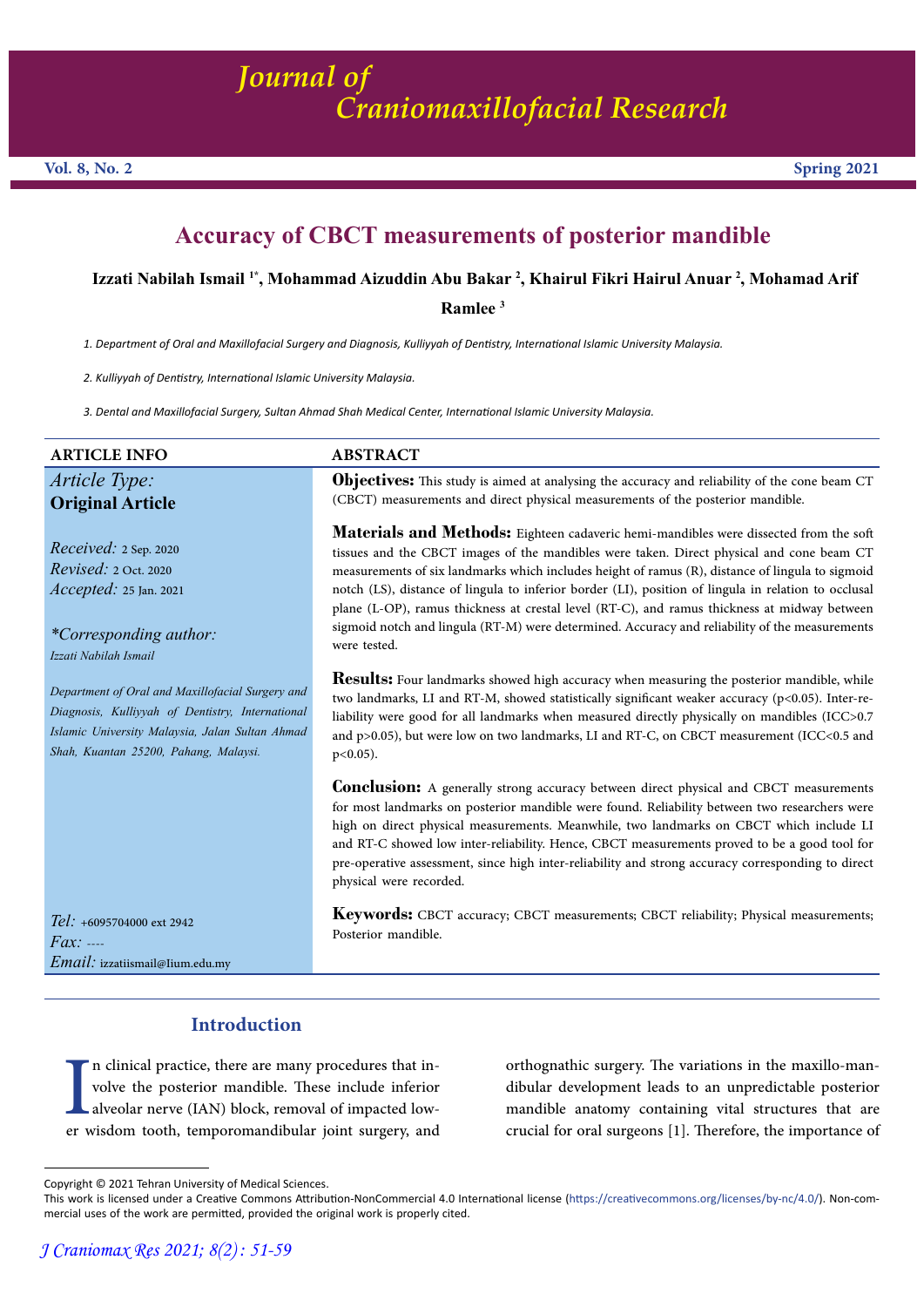having a good knowledge regarding anatomy related to the posterior mandible prior to any procedure is warranted to prevent complications. In orthognathic surgery, one of the surgical procedures on the mandible that is commonly used to treat mandibular deformities are known as sagittal split ramus osteotomy (SSRO). SSRO is one of the most technique sensitive mandibular procedure as it comes with multiple complications. The major intraoperative complications of SSRO is unfavourable fracture which can lead to postoperative neurosensory disturbances, surgical instability, and temporomandibular joint disorder [2-5]. It was reported that in Class II and Class III dentofacial deformities, the ramus were thinner with minimal cancellous bone. This made SSRO fracture lines unpredictable and increases the risk to unfavourable fractures [2-5].

These anatomical variations of the posterior mandible were thought to be a huge limiting factor in predicting the osteotomy cuts for SSRO [5-7]. Making anatomical assessment intraoperatively by performing direct physical measurement of the mandible may or may not prevent or reduce the risk of unfavourable fracture and nerve injury. There is an importance for clinicians to assess the anatomy of the posterior mandible prior to the surgery to ensure a safe surgery void of permanent complications [8-10]. Hence, it was suggested that the preoperative assessment of the posterior mandible can be complemented by radiographic assessment. Radiographic imaging has been widely used for preoperative assessment of the mandibular anatomy to detect the gross anatomy of the posterior mandible. Important anatomical structures that were commonly investigated during preoperative assessment of SSRO include the height and thickness of the ramus, the location of lingula and coronoid notch, as well as the mandibular foramen [11,12]. This preoperative assessment is deemed important to prevent complications associated with SSRO.

Conventional two-dimension (2D) radiographs such as orthopantomogram (OPG), lateral and frontal cephalogram are commonly used for diagnostic and preoperative assessment. However, due to the limitation of being two dimensional, they are insufficient to detect the gross anatomical structures. The usage of three-dimensional (3D) imaging such as computed to- mography (CT) and cone-beam CT (CBCT) has been reported to be a useful preoperative tool in preventing complications of mandibular surgery. Multiple studies found that 3D-CBCT data and measurements increases the precision of surgical procedure, be it for implant

procedure, endodontic procedure, or third molar re- moval [13-16]. Although inherently superior to a 2D radiographic imaging, multiple reports still found moderate discrepancies between CBCT measurement and direct physical measurement [17-19]. With improved technology of CBCT, many studies found im-<br>proved accuracy in measurements of dental structures such tooth length, pulpal length and dentin thickness for endodontic procedures [16], as well as overjet, overbite and arch width for orthodontic purposes [15]. Some also studied the alveolar bone thickness at the alveolar ridge for implant planning [13,20]. These studies made their measurements on CBCT and compared them with physical measurement made directly during<br>clinical procedure and on study models using high precision digital callipers. However, in relation to SSRO procedure and assessment of the posterior mandible, no studies had been done to assess the accuracy and reliability of the CBCT measurements in comparing with the direct physical measurement of the posterior mandible.

The focus of this research is in identifying whether CBCT provides an accurate and reliable measurement tool for the anthropometric measurement of the poste- rior mandible. It is hypothesized that there is no differ- ence between direct physical measurement and CBCT measurement when two assessors are involved in the linear measurement analysis of the posterior mandible. Therefore, this study is aimed primarily at investigating the accuracy of CBCT measurements of the posterior mandible relative to direct physical measurements on cadaveric mandible to establish a safe surgical proce- dure. In addition to that, this study will also investigate the reliability of CBCT and direct physical measure- ments of the posterior mandible.

# **Materials and Methods**

#### **Study sample**

A cross-sectional study on dried mandibles and their corresponding CBCT was conducted upon ethical approval by the IIUM Research Ethical Committee (IREC 2018-078). Fresh frozen heads were obtained from the Department of Otolaryngology-Head and Neck Surgery, Kulliyyah of Medicine, International Islamic University Malaysia. The head specimens ob- tained for educational and research purposes had been approved and consented by corresponding regulatory<br>bodies. The mandibles were dissected from the soft tissues and stored in formalin 10%. The mandibles were then divided into hemi-mandibles. All the cadaveric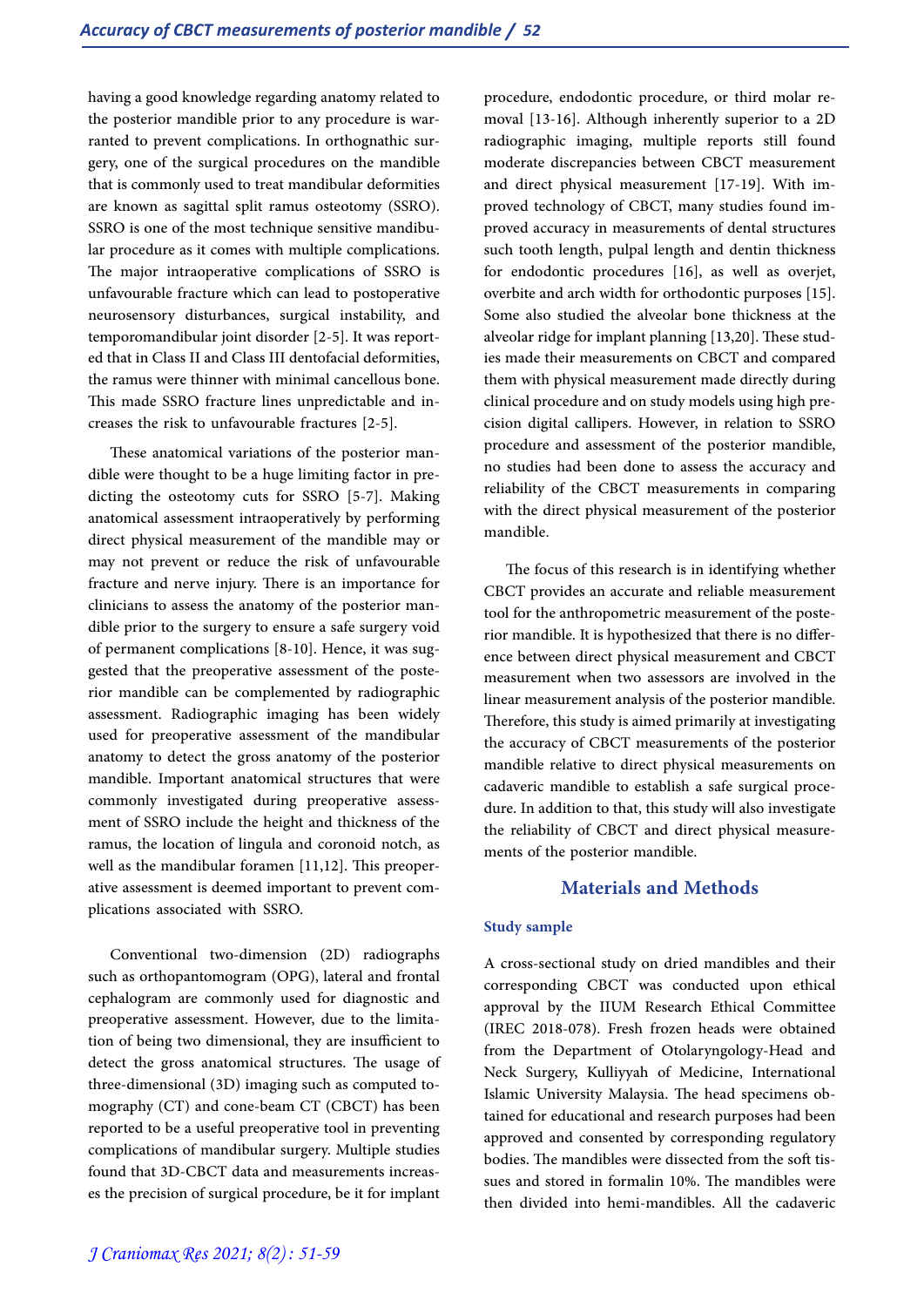mandibles included in the study were adult mandibles above the age of 18 with no history of mandibular surgery or bony pathology and did not have any craniofacial syndromes. Since the researchers wished to detect the difference of measurements between two different methods of measurement at 1.5mm difference in the mean mandibular height in a two-sided 5% significance level test with 80% power, with the standard deviation of mandibular height according to a similar study done by Apinhasmit et al. at 0.7mm using the formula based on the power of the test, the total sample size required is 17 [19].

#### **Data Collection**

Upon dissection of mandibles from the soft tissues of the head, the mandibles were stored in a 10% formalin solution. CBCT images of the hemi-mandibles were taken using Planmeca Promax 3D imaging device (Planmeca, Helsinki, Finland) at 90 kV, with a voxel size of 0.2mm and a field of view of 18-20cm, being the scan time of 18 seconds. The CBCT imaging of the hemi-mandibles were done within 3 months of the mandibular dissection to minimize gross distortion of the mandibles. Direct gross measurements were also made within 3 months of the CBCT image date us- ing a high precision electronic digital sliding callipers (Aerospace Digital Calliper) (see Figure 1), whereas the digital measurements on the CBCT images were done using Planmeca Romexis Version 2.0 software (see Figure 2-5).

#### **Skull Measurement**

The measurement of the anatomical landmarks on CBCT and cadaveric mandible include height of ramus (R), distance of lingula to sigmoid notch (LS), distance of lingula to inferior border (LI), position of lingula in relation to occlusal plane (L-OP), ramus thickness at crestal level (RT-C), ramus thickness at midway between sigmoid notch and lingula (RT-M). Table 1 summarised the definition and the detailed description of the method of measurements made for each landmarks. Two researchers underwent a pilot assessment by observing 3 hemi-mandible specimens. Each researcher performed the pilot assessment twice at 3 days interval for intra-observer reliability testing to ensure reproducibility of the determination of the landmarks. The intra-observer assessment for both researchers were non-significant (p>0.05).

#### **CBCT Measurements**

The digital measurements on the CBCT images were

done using Planmeca Romexis Version 2.0 software by two researchers who underwent prior training on Romexis software use. The six variable of anatomical landmarks were determined on the panoramic implant tab to view the reconstructed panoramic image and its corresponding view on the coronal plane. Figure 2-5 showed the anatomic location determination and the detailed description of the measurement of landmarks identified on CBCT images.

#### **Outcome Measures**

The primary outcome of this study was the accuracy of the measurements of the posterior mandibles between CBCT measurements and direct physical measurements on cadavers. Secondarily, this study also investigated on the inter-reliability of CBCT and direct physical measurement on cadaveric mandibles.



*Figure 1.* Direct physical measurements made on ca-<br>daveric mandibles using Aerospace Digital Caliper. (A) Height of ramus, R. (B) Distance of lingula to sigmoid notch, LS. (C) Distance of lingula to inferior border, LI. (D) Position of lingula in relation to occlusal plane, L-OP. (E) Ramus thickness at crestal level, RT-C. (F) Ramus thickness at midway between sigmoid notch and lingula, RT-M.



*Figure 2.* A panoramic implant view of the software was used to detect the anatomical landmarks. When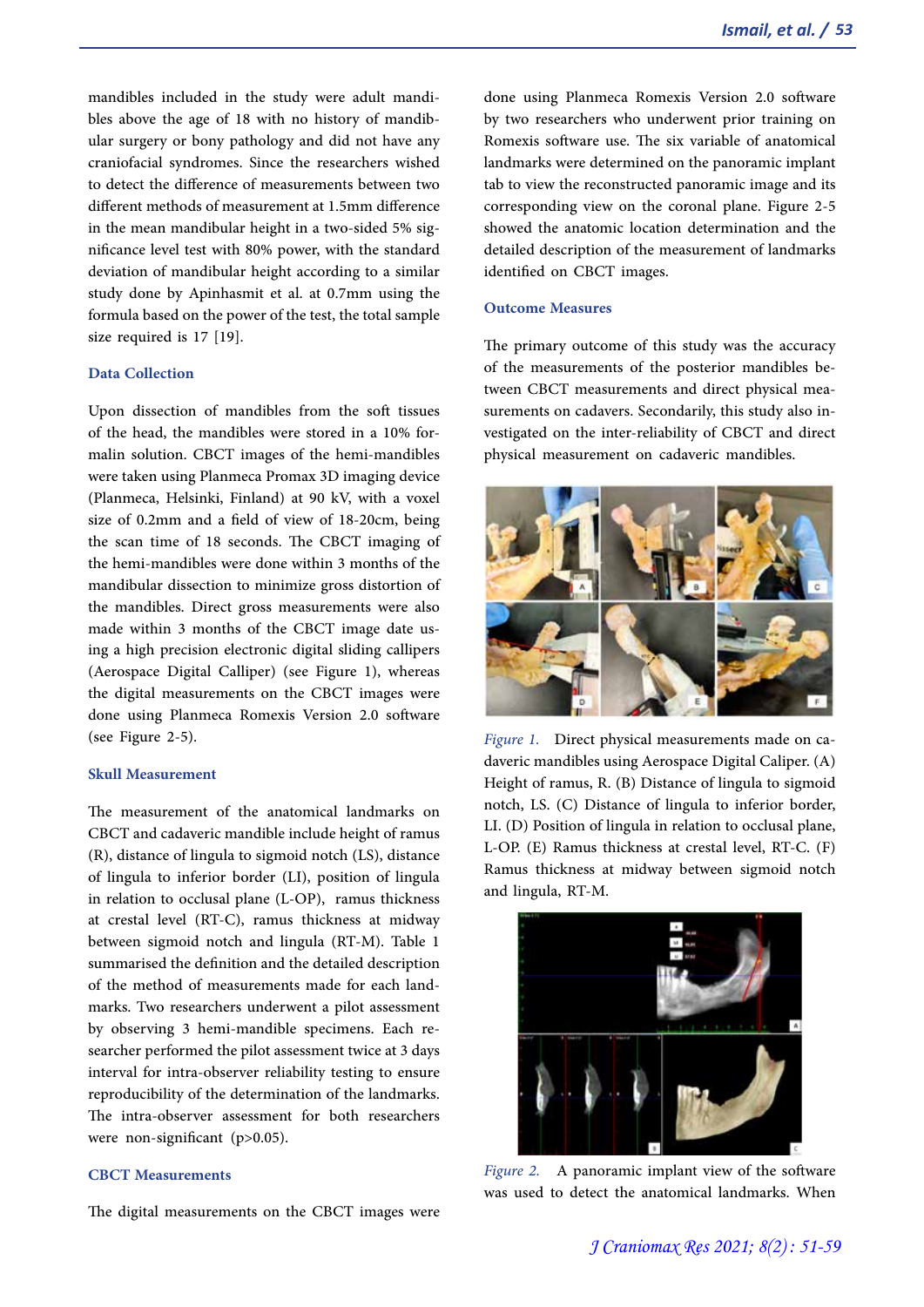measuring the height of ramus, the panoramic view<br>(A) was used to detect the sigmoid notch and the inferior border of mandible. The plane was placed at the lateral cortex of the mandible. Both landmarks were traced using red marker. The 2 points were used to measure the length of the ramus, R. When measuring the LS and LI, lingula was traced using a yellow marker on the coronal view of the mandible (B). The distance between the 2 points from lingula to sigmoid notch and inferior border were then measured on the pan-<br>oramic view, respectively. The 3D reconstructed image of the mandible was used to confirm the location of landmarks (C).



*Figure 3.* The location of Lingula was marked with a yellow marker and the occlusal plane was indicated by the blue line of the axial plane (D). The two points were then measured for the L-OP.



*Figure 4.* On the panoramic view, the blue line of the axial plane was used to indicate the crestal level at the anterior ramus. The region was marked with a purple marker (E). The measurement of the RT-C was made on the sagittal view of the ascending ramus (F). The 3D reconstructed image was used to confirm the location of landmarks (G).



*Figure 5.* The midway between lingula and sigmoid notch was made by dividing the distance of LS on the panoramic view (H). The blue line of the axial plane was then moved to the desired midway. The region of the anterior ramus at the midway level was then marked with green marker. The RT-M measurement was made on the sagittal view of the ascending ramus (I). The 3D reconstructed image was used to confirm the location of landmarks.

# **Statistical Analysis**

All the data collected were gathered and analysed using IBM SPSS Statistics Version 25. The accuracy of CBCT measurements relative to direct physical mea- surements were analysed using paired t-test. Mean- while, method reliability for both direct physical and CBCT measurements were analysed by calculating two inter-observer error using paired t-test and Intra-Class Coefficient (ICC) for every landmarks. The significance level was set at  $p<0.05$ .

## **Results**

There were 18 samples of cadaveric hemi-mandibles that fit the inclusion and exclusion criteria. However, the CBCT images of a pair of hemi-mandible were missing making the total sample for CBCT measurement, n=16. One mandible were completely edentulous, therefore, the landmark L-OP were unable to be obtained due to missing occlusal plane (n=14). Table 2 showed the descriptive statistics of the sam- ples using direct physical measurements and CBCT measurements. Table 3 showed the accuracy of the measurements when comparing between two meth-<br>ods. Most mandibular landmarks showed no statisti-<br>cally significant difference with p-value>0.05, except for the landmarks LI and RT-M. For the landmark LI, the mean physical measurement was 35.93mm, whereas for CBCT measurement was 33.74mm, with a statistically significant mean difference between the two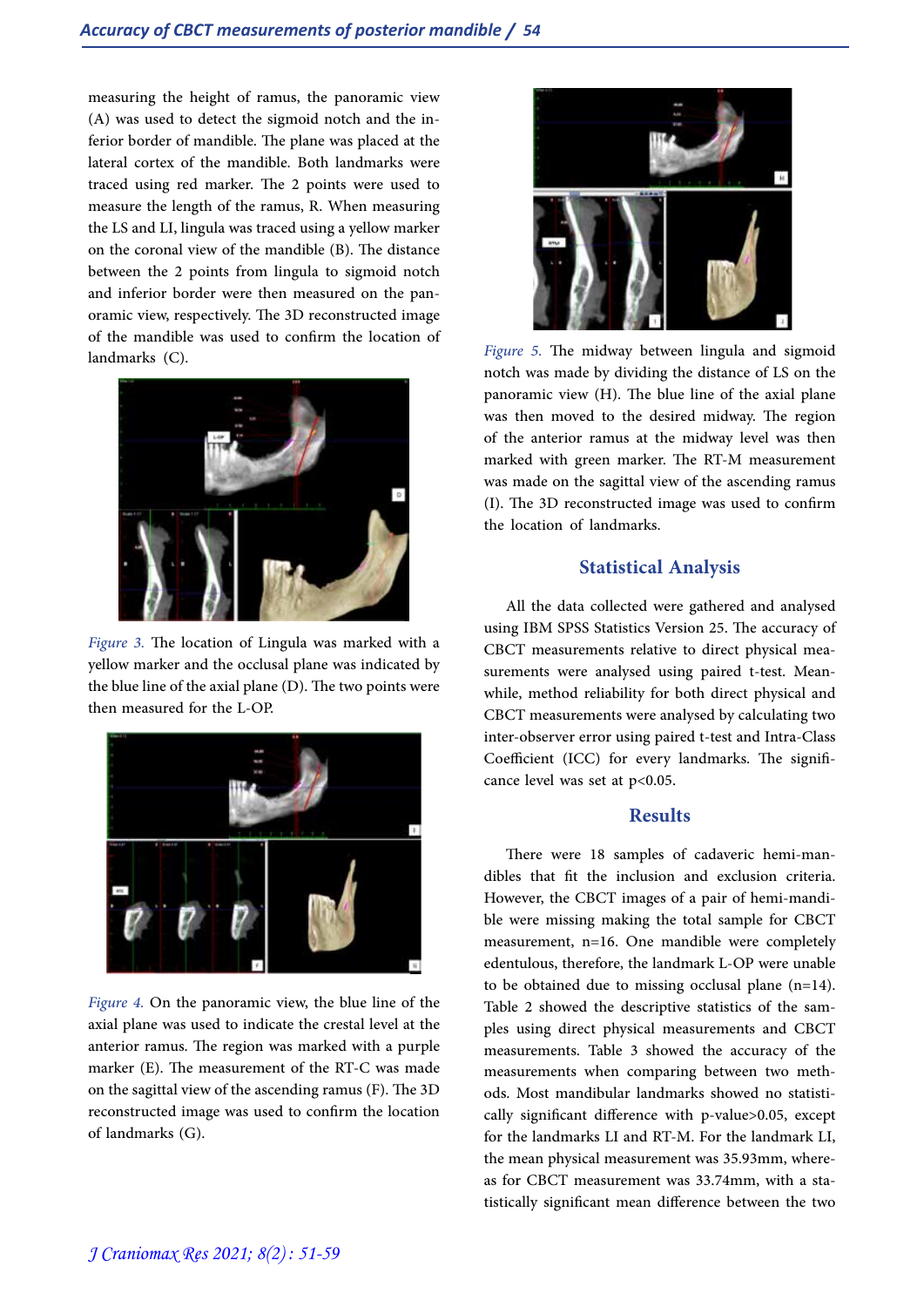methods of 2.573 (p-value<0.05). For the mandibular landmark RT-M, the mean physical measurement and CBCT measurement were 5.71mm and 5.33mm, respectively, with a statistically significant mean difference of 0.488mm (p-value<0.05). Table 4 shows the inter-reliability agreement between two researchers. The inter-reliability analysis was assessed between using a two-way mixed, absolute agreement, average measures ICC for both physical and CBCT measurement methods on every landmarks of the cadaveric hemi-mandibles. For direct physical measurements, there was no statistical significance between two researchers when measuring directly on physical mandibles (p value>0.05) indicating high agreement between two researchers. The ICC value was also high in all mandibular landmarks with ICC>0.7, indicating a high inter-reliability. Meanwhile for CBCT measurements, all landmarks showed high inter-reliability agreement with no statistical significance between two researchers for most of the mandibular landmarks, except for measurement of the landmark LI with statistically significant mean difference of -2.68 (p<0.05). In addition to that, there were good ICC values with ICC>0.6 for all mandibular landmarks, except for the landmark RT-C, in which the ICC value was recorded to be below 0.5.

*Table 1.* Summary of the definition of landmarks.

|                                                                         | Definition                                                                                                                                                     | Description of measurement                                                                                                                                                                                                             |
|-------------------------------------------------------------------------|----------------------------------------------------------------------------------------------------------------------------------------------------------------|----------------------------------------------------------------------------------------------------------------------------------------------------------------------------------------------------------------------------------------|
| Height of ramus (R)                                                     | Distance from sigmoid notch to the inferior<br>border of the mandible.                                                                                         | The deepest concavity of the sigmoid notch<br>was identified as the superior point and<br>the inferior point was identified at the<br>most posterior part of the inferior border of<br>mandible.                                       |
| Distance of lingula to sigmoid notch (LS)                               | Distance measured from the tip of the<br>lingula to sigmoid notch deepest concavity<br>of the sigmoid notch.                                                   | The deepest concavity of the sigmoid notch<br>was identified as the superior point and the<br>tip of lingula as the inferior point.                                                                                                    |
| Distance of lingula to inferior border (LI)                             | Distance from the tip of the lingula to the<br>inferior border at the mandibular angle.                                                                        | The tip of the lingula was identified as the<br>superior point and the most posterior part<br>of the inferior border of mandible as the<br>inferior point.                                                                             |
| Vertical position of lingula in relation to<br>occlusal plane (L-OP)    | Vertical distance measured from a parallel<br>line made along the tip of the lingula with<br>the occlusal plane.                                               | The occlusal plane level was extended poste-<br>riorly towards the ramus and the vertical<br>distance between them was recorded in<br>tangent of those lines.                                                                          |
| Ramus thickness at crestal level                                        | The thickness measured from the medial<br>cortex to the lateral cortex of the mandible<br>at the crestal level.                                                | The crestal level was extended posteriorly<br>towards the ascending ramus and the width<br>of the ramus was made at the most anterior<br>part.                                                                                         |
| Ramus thickness at midway between sig-<br>moid notch and lingula (RT-M) | The thickness measured from the medial<br>cortex to the lateral cortex of the mandible<br>at the level midway between sigmoid notch<br>and tip of the lingula. | The midway was identified vertically by<br>dividing the distance between them into<br>half. The plane at where the midway was<br>located was extended anteriorly towards the<br>anterior ramus and the width of the ramus<br>measured. |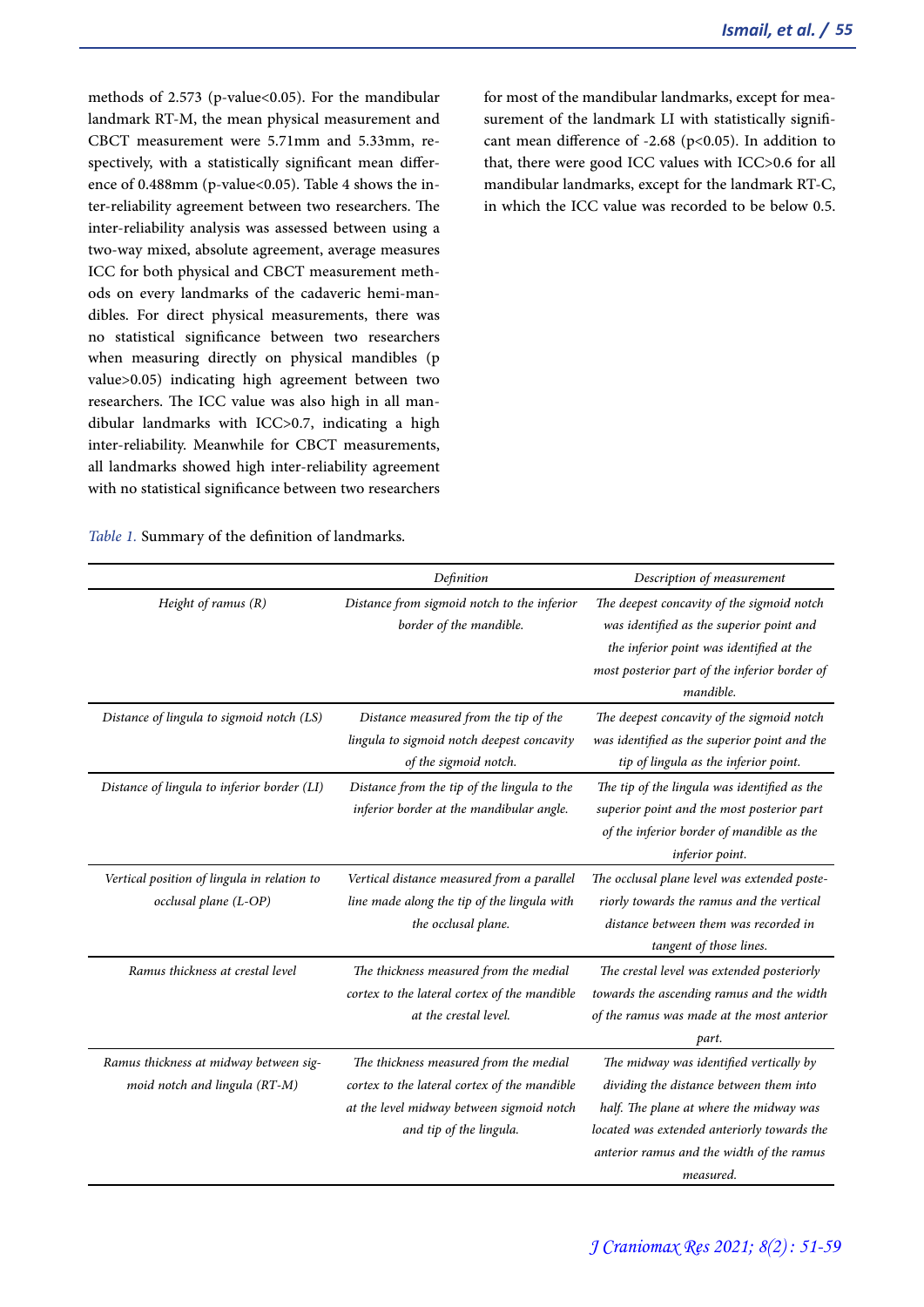| Landmarks in cadaveric hemi-mandibles                                  |    | Physical measurement | CBCT measurement |                  |           |      |
|------------------------------------------------------------------------|----|----------------------|------------------|------------------|-----------|------|
|                                                                        | n  | Mean (mm)            | SD               | $\boldsymbol{n}$ | Mean (mm) | SD   |
| Height of ramus $(R)$                                                  | 18 | 50.96                | 5.94             | 16               | 50.47     | 6.04 |
| Distance of lingula to sigmoid notch (LS)                              | 18 | 18.94                | 2.69             | 16               | 18.16     | 2.96 |
| Distance of lingula to inferior border (LI)                            | 18 | 35.93                | 6.13             | 16               | 33.74     | 5.41 |
| Vertical position of lingula in relation to occlusal plane<br>$(L-OP)$ | 16 | 5.82                 | 5.15             | 14               | 4.96      | 3.42 |
| Ramus thickness at crestal level (RT-C)                                | 18 | 10.18                | 1.45             | 16               | 9.83      | 2.76 |
| Ramus thickness at midway between sigmoid notch<br>and lingula (RT-M)  | 18 | 5.71                 | 1.41             | 16               | 5.33      | 1.65 |

## *Table 2.* Descriptive statistics of the samples using direct physical and CBCT measurements.

*Table 3.* Accuracy of measurements between physical and CBCT measurement.

| Landmarks in cadaveric                               | Physical measurement |      | CBCT measurement |      | Mean       | p-value  |
|------------------------------------------------------|----------------------|------|------------------|------|------------|----------|
| hemi-mandibles                                       |                      |      |                  |      | difference |          |
|                                                      | Mean (mm)            | SD   | Mean (mm)        | SD   |            |          |
| Height of ramus $(R)$                                | 50.96                | 5.94 | 50.47            | 6.04 | 0.115      | 0.691    |
| Distance of lingula to sigmoid notch (LS)            | 18.94                | 2.69 | 18.16            | 2.96 | 0.779      | 0.135    |
| Distance of lingula to inferior border (LI)          | 35.93                | 6.13 | 33.74            | 5.41 | 2.573      | $*0.001$ |
| Vertical position of lingula in relation to occlusal | 5.82                 | 5.15 | 4.96             | 3.42 | 0.265      | 0.634    |
| plane $(L$ -OP)                                      |                      |      |                  |      |            |          |
| Ramus thickness at crestal level (RT-C)              | 10.18                | 1.45 | 9.83             | 2.76 | 0.673      | 0.116    |
| Ramus thickness at midway between sigmoid notch      | 5.71                 | 1.41 | 5.33             | 1.65 | 0.488      | $*0.020$ |
| and lingula (RT-M)                                   |                      |      |                  |      |            |          |

\*Paired t-test with p-value<0.05.

#### *Table 4.* Inter-reliability agreement between two researchers.

| Landmarks in cadaveric                                                | Physical measurement |         |       | <b>CBCT</b> measurement |            |            |  |
|-----------------------------------------------------------------------|----------------------|---------|-------|-------------------------|------------|------------|--|
| hemi-mandibles (mm)                                                   | Mean diff            | p-value | ICC   | Mean diff               | $p$ -value | <b>ICC</b> |  |
| Height of ramus $(R)$                                                 | 0.17                 | 0.687   | 0.980 | $-0.53$                 | 0.288      | 0.978      |  |
| Distance of lingula to sigmoid notch (LS)                             | 0.89                 | 0.088   | 0.803 | $-1.23$                 | 0.103      | 0.673      |  |
| Distance of lingula to inferior border (LI)                           | $-0.17$              | 0.795   | 0.954 | $-2.68$                 | $*0.005$   | 0.871      |  |
| Vertical position of lingula in relation to occlusal                  | 0.33                 | 0.402   | 0.975 | 0.97                    | 0.339      | 0.685      |  |
| plane $(L$ -OP)                                                       |                      |         |       |                         |            |            |  |
| Ramus thickness at crestal level (RT-C)                               | 0.50                 | 0.235   | 0.980 | $-0.11$                 | 0.878      | †0.499     |  |
| Ramus thickness at midway between sigmoid notch<br>and lingula (RT-M) | 0.56                 | 0.066   | 0.743 | $-0.19$                 | 0.359      | 0.934      |  |

 $^{\star}$  Paired t-test with p-value<br><0.05;  $\ensuremath{\dag} \text{ICC}<\!0.5.$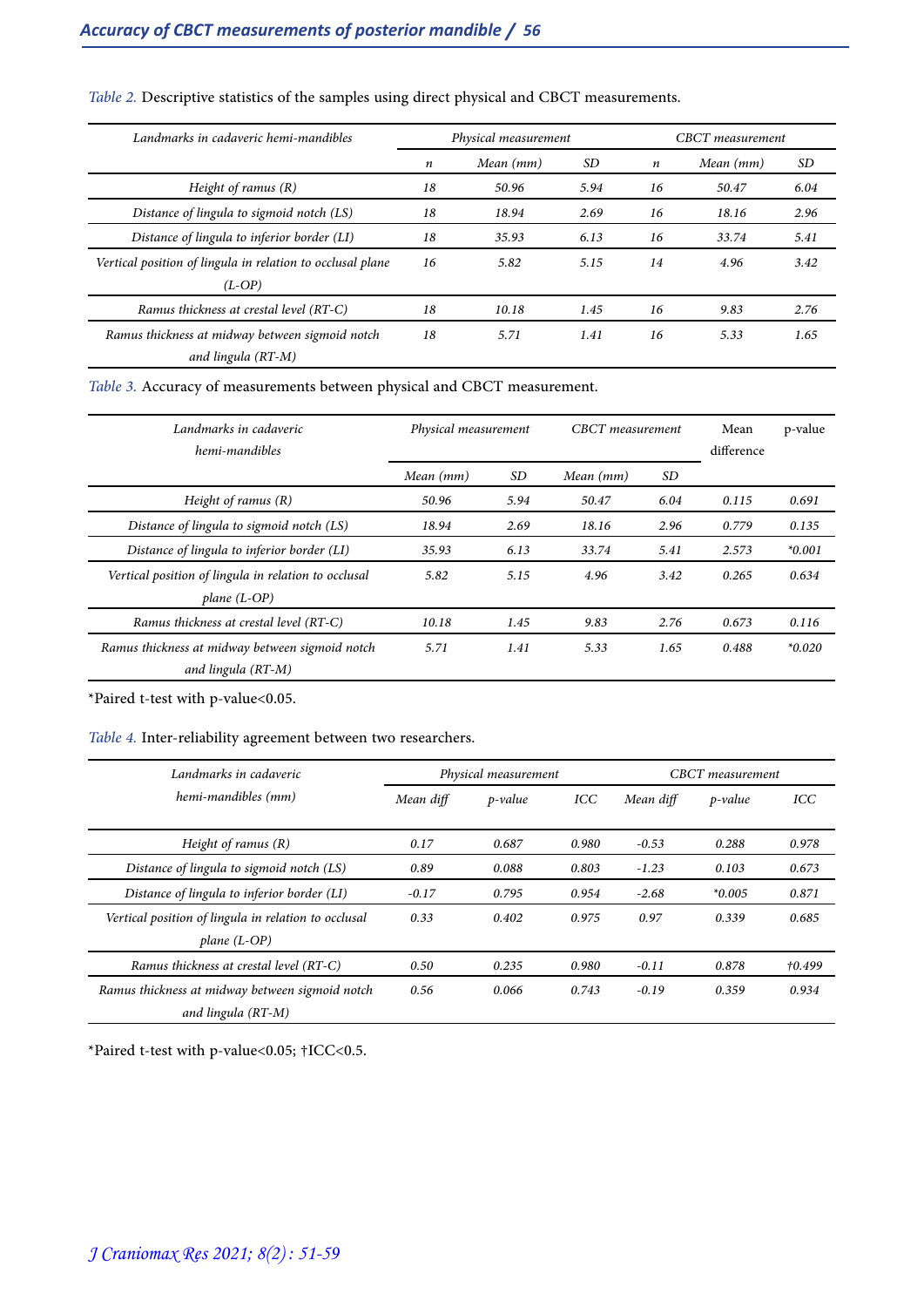#### **Discussion**

The key findings of this study evaluating the accuracy and reliability of direct physical measurements using high precision digital calliper corresponding to CBCT measurements of posterior mandible showed 1) generally strong accuracy between direct physical measurement and CBCT measurements for all landmarks, but 2) weaker accuracy for the landmarks LI and RT-M. On top of that, this study also found a 3) high reliability between two researchers in direct physical measurement method in all the mandibular landmarks, and 4) a generally high reliability in measurements made on CBCT, although low reliability in two landmarks were found, which include the distance between lingula and inferior border (LI), and ramus thickness at crestal level (RT-C). The primary outcome of this study is to assess the accuracy of measuring the posterior mandible directly on the cadavers to measuring on the CBCT images. Accuracy refers to the closeness of the measurements to a specific "gold standard" value. In this study, the "gold standard" measurement is referred to the direct physical measurement of the posterior mandibles, as it provides direct access and visualization in measuring the landmarks of the pos- terior mandible. This present study found a strong ac- curacy of CBCT measurements corresponding to the "gold standard" when the height of ramus, distance of lingula to sigmoid notch, distance of lingula to occlusal plane, ramus thickness at crestal level were measured. There were only a few studies reporting the accuracy of CBCT measurements to direct physical measurement of the posterior mandible. These studies were all made in vitro on cadaveric mandibles [14,17,19,21,22].

The lack of reports on the assessment of the pos- terior mandible measured on CBCT comparing to measurements made directly during clinical procedure on patient, or in vivo, is because of the poor access to the posterior mandible during surgery and the presence of soft tissue that requires unnecessary dissection during surgery. This had decreased the accuracy of measurement made directly during the surgical proce- dure. However, the measurements made on cadaveric mandibles had improved the evidence that measure- ments made on CBCT can be precise and accurate. A study done by Ganguly et al. measuring the accuracy of CBCT on bone measurements while having soft tissues around the mandibles intact had reported high accuracy [23]. This present study portrayed no statisti- cally significant difference in majority of the posterior mandibular landmarks except for the distance between lingula to inferior border of mandible (LI) and ramus

thickness at midway level between lingula and sigmoid notch (RT-M). The authors of this study suggested that the differences exist between direct physical measurement and CBCT measurement in LI and RT-M is due to the challenge in deciding the accurate position of the lingula and the level of crestal bone. As in this study, there is few samples of posterior mandible are edentulous, thus level of crestal bone in CBCT imaging is not precise, making process of measurements more difficult. Reliability is defined as the measure of consistency of an observed finding taken repeatedly. Inter-reliability indicates measurements taken repeatedly between two or more different assessors. Reliability among two researchers is very crucial to ensure that the researchers well understood all the landmarks involved to minimize error. Multiple studies stated that CBCT data and measurements provides a relatively high inter-reliability of measurements especially for implant surgery, orthodontics, and endodontics [13,16,24]. However, our study found high inter-reliability in direct physical measurements of all the landmarks, but weak reliability in two landmarks in the CBCT measurements. These include the distance between lingula and inferior border of the mandible, as well as the ramus thickness at crestal level.

The authors suggested that the significant difference between two examiners in these landmarks is caused by the difficulty in determining the precise reference point of lingula in the CBCT images of the cadaveric hemi-mandibular samples. The difficulty in locating the lingula in CBCT may be explained by the variations in the morphology of the lingula in which the lingula may present as an assimilated type [19,21,25]. This discrepancy of locating vital anatomical landmark can be improved by having well-trained and experienced clinician to undergo repetitive training and calibration in the interpretation of CBCT images. The importance of preoperative assessment in mandibular surgery should be further emphasized. The authors believed that if the CBCT measurements were as reliable and as accurate as the measurements made on cadavers, the preoperative assessment using CBCT will enhance and improve the clinical procedure. Thus, this provides an in-depth information for the surgical plan and the complications that may occur intraoperatively during SSRO can be prevented. Nonetheless, CBCT is a complex radiographic imaging that requires comprehension of the spatial relations of anatomic elements<br>and extended pathologic knowledge of numerous maxillofacial structures. Thus, it is important for clinician to improve their knowledge and skills in interpreting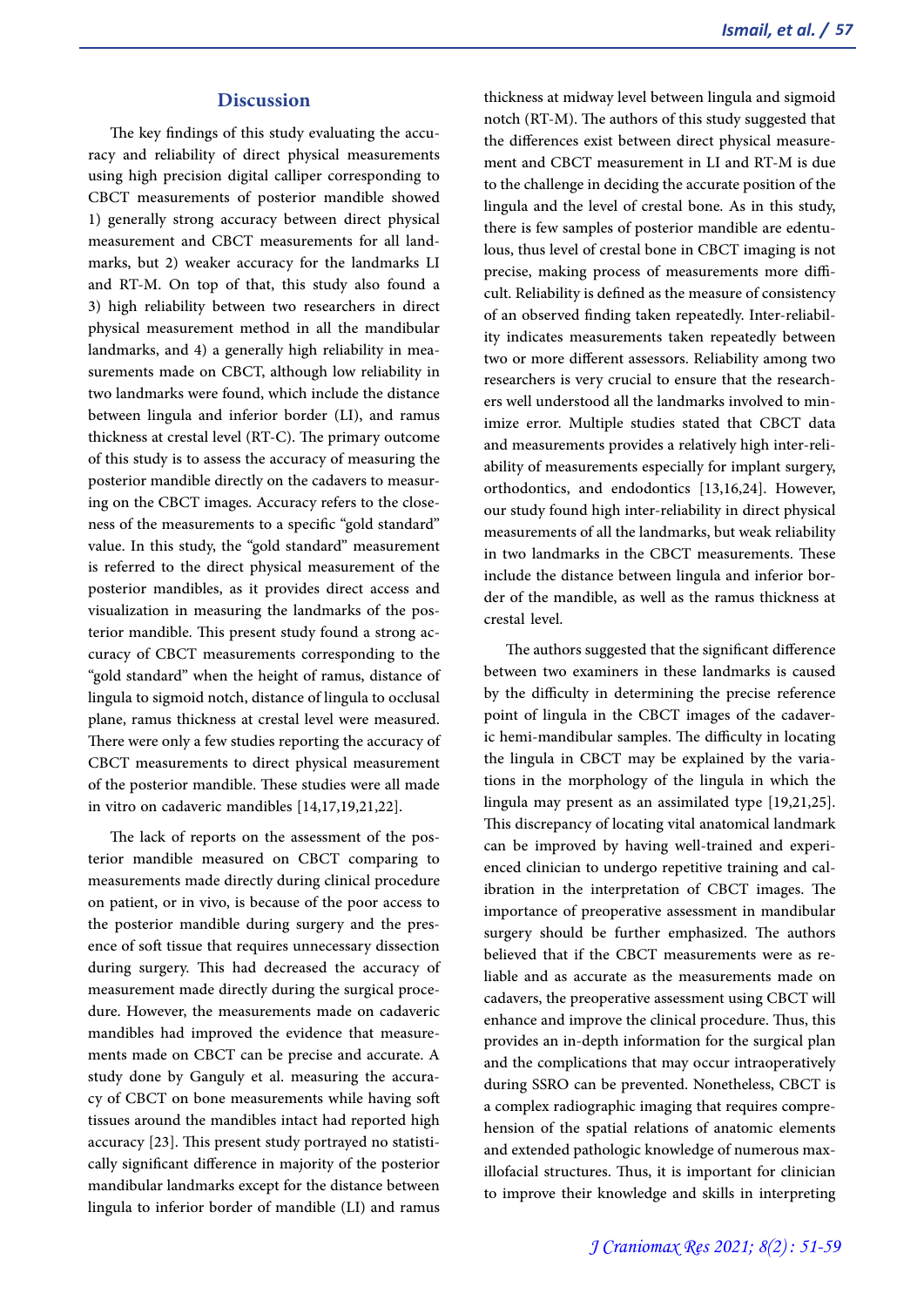CBCT imaging, so that it can assist clinical procedure effectively.

# **Conclusion**

In conclusion, the high inter-reliability and strong accuracy of direct physical and CBCT measurements of the posterior mandible made it possible for the as-<br>sessment of CBCT to be used as a pre-operative assess-<br>ment tool prior to surgical procedure involving pos-<br>terior mandible. Nevertheless, precaution needs to be taken when determining the exact landmarks in CBCT images as it still leads to minor measurement error. The authors suggested that calibration and training prior to making any pre-operative CBCT assessment is neces- sary. Ethics approval: This study was conducted upon ethical approval by the IIUM Research Ethical Com- mittee (IREC 2018-078).

## **Acknowledgement**

The authors acknowledge and thank the members of the editors of this journal for their careful review. This work was supported by the Research Initiative Grant Scheme IIUM (RIGS17-021-0596; 2017).

# **Conflict of Interest**

There is no conflict of interest to declare.

# **References**

- [1] Aarabi M, Tabrizi R, Hekmat M, Shahidi S, Puzesh A. Relationship between mandibular anatomy and the occurrence of a bad split upon sagittal split osteotomy. Journal of oral and maxillofacial surgery: official journal of the American Association of Oral and Maxillofacial Surgeons. 2014; 72(12):2508-13.
- [2] Leung MY, Leung YY. Three-dimensional evaluation of mandibular asymmetry: a new classification and three-dimensional cephalometric analysis. International journal of oral and maxillofacial surgery. 2018; 47(8):1043-51.
- [3] Huang CY, Liao YF. Anatomical position of the mandibular canal in relation to the buccal cortical bone in Chinese patients with different dentofacial relationships. J Formos Med Assoc. 2016; 115(11):981-90.
- [4] Chrcanovic BR, Freire-Maia B. Risk factors and prevention of bad splits during sagittal split os-

teotomy. Oral and maxillofacial surgery. 2012; 16(1):19-27.

- [5] Park K-R, Kim S-Y, Kim G-J, Park H-S, Jung Y-S. Anatomic study to determine a safe surgical reference point for mandibular ramus osteotomy. . Journal of Cranio-Maxillofacial Surgery. 2014; 42(1):22–7.
- [6] Yu IH, Wong YK. Evaluation of mandibular anatomy related to sagittal split ramus osteotomy using 3-dimensional computed tomography scan images. International journal of oral and maxillofacial surgery. 2008; 37(6):521-8.
- [7] Westermark A, Englesson L, Bongenhielm U. Neurosensory function after sagittal split osteotomy of the mandible: a comparison between subjective evaluation and objective assessment. The International journal of adult orthodontics and orthog- nathic surgery. 1999; 14(4):268-75.
- [8] Reyneke JP, Ferretti C. Anterior open bite correc- tion by Le Fort I or bilateral sagittal split oste- otomy. Oral and maxillofacial surgery clinics of North America. 2007; 19(3):321-38.
- [9] Verweij JP, Mensink G, Houppermans PNWJ, van Merkesteyn JPR. Angled Osteotomy Design Aimed to Influence the Lingual Fracture Line in Bilateral Sagittal Split Osteotomy: A Human Cadaveric Study. J Craniomaxillofac Surg. 2014; 42(7):e359-63.
- [10] Mensink G, et al. Bad split during bilateral sagittal split osteotomy of the mandible with separators:<br>a retrospective study of 427 patients. The British journal of oral & maxillofacial surgery. 2013; 51(6):525-9.
- [11] Jaaskelainen SK, Teerijoki-Oksa T, Forssell K, Va- hatalo K, Peltola JK, Forssell H. Intraoperative monitoring of the inferior alveolar nerve during mandibular sagittal-split osteotomy. Muscle & nerve. 2000; 23(3):368-75.
- [12] Shaeran TAT, Shaari R, Rahman SA, Alam MK, Husin. AM. Morphometric analysis of prognathic and non-prognathic mandibles in relation to BSSO sites using CBCT. Journal of Oral Biology and Craniofacial Research. 2017; 7:7-12.
- [13] Behnia H, Motamedian SR, Kiani MT, Morad